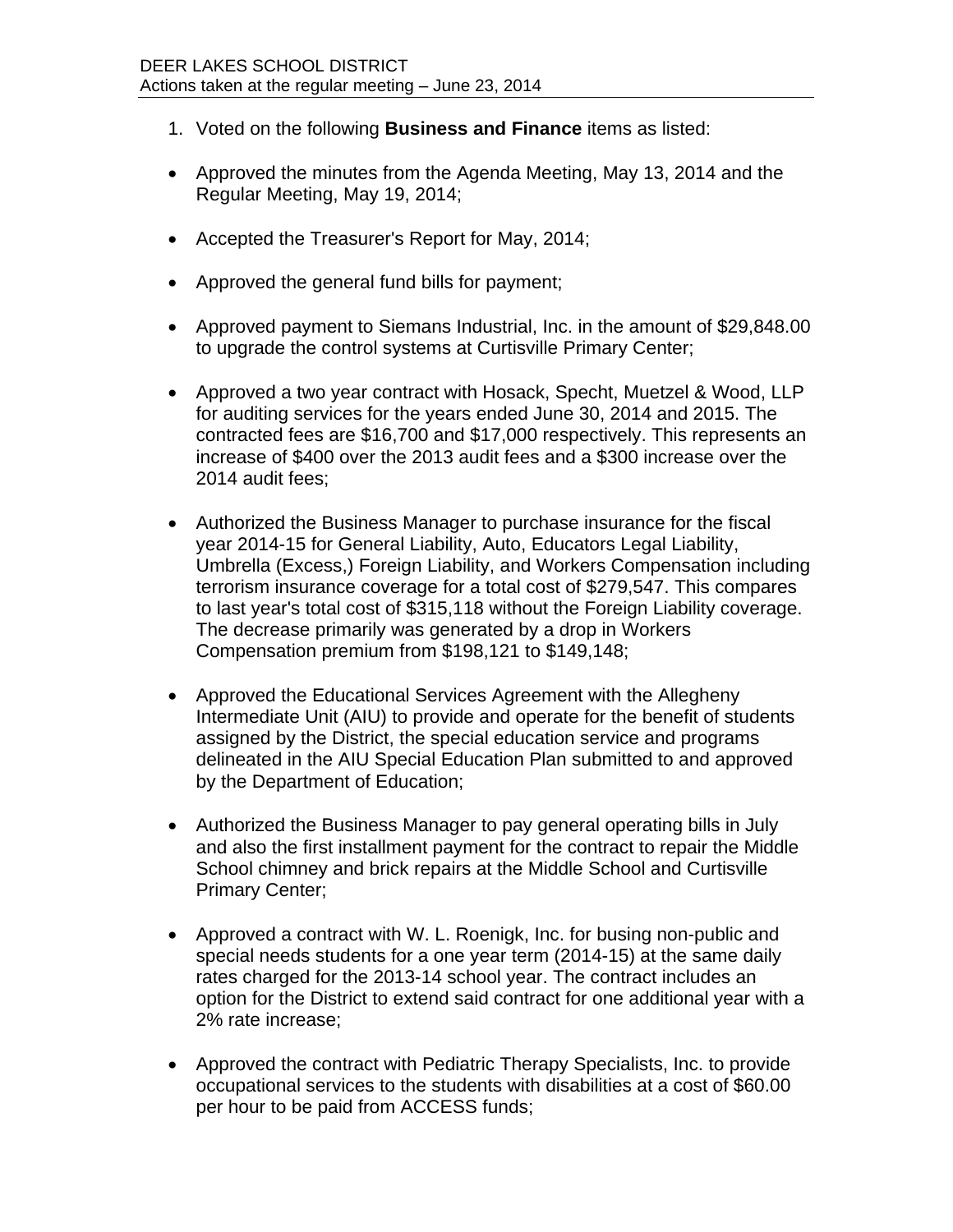- Approved increasing the hourly rate of compensation paid to school security to \$12 per hour, effective June 24, 2014. (Current rate is either \$9 or \$11 per hour depending on position held;)
- Reinstated the supplemental contract positions of Department Head for the following departments: Reading/Language Arts, Mathematics, Science, and Social Studies;
- Approved Dr. Barbara Tomlinson as an independent contractor in the capacity of Special Education Consultant at \$250 per day, effective July 1, 2014;
- Approved Melissa Eck and Sandra Hazlett as Summer Tutors for the Pre-Kindergarten In-Home Summer Instruction Program at \$25 per hour;
- Approved a service and preventive maintenance contract with Siemens Industry, Inc. for the years 2014-15, 2015-16 and 2016-17 for an annual fee of \$13,496, \$13,934 and \$14,422 respectively. The maintenance agreement covers the HVAC Systems at the Middle School, and Curtisville Primary Center;
- Authorized the re-bid of the "Parking Lot Repair Project" for sealing certain areas of the parking lots at Curtisville Primary Center, East Union Intermediate Center, Deer Lakes Middle School/Bus Garage and Deer Lakes High School:
- Authorized the District to join the "Keystone Purchasing Network" (KPN), a cooperative purchasing program that offers premier products and excellent service at competitive prices by securing volume-pricing contracts;
- Contracted with the Allegheny Intermediate Unit to conduct a search for the next superintendent of the Deer Lakes School District at a cost not to exceed \$2,000, exclusive of advertising fees;
- Authorized the administration to advertise for and employ personnel for the opening of school and substitutes as necessary conditioned on approval of the Board. Such personnel would receive total Board consideration at the August or September meeting;
- Approved paying the following persons as indicated for completing the duties of Dr. Janet R. Ciramella, in addition to their regularly scheduled duties, during her absence in the month of May, 2014: Mr. Dennis P. Thimons - \$3,000 and Mr. James F. Schweinberg - \$2,000;
- Approved the 2014-15 Final Budget with revenues in the amount of \$32,948,533 and expenditures in the amount of \$32,948,533. This is an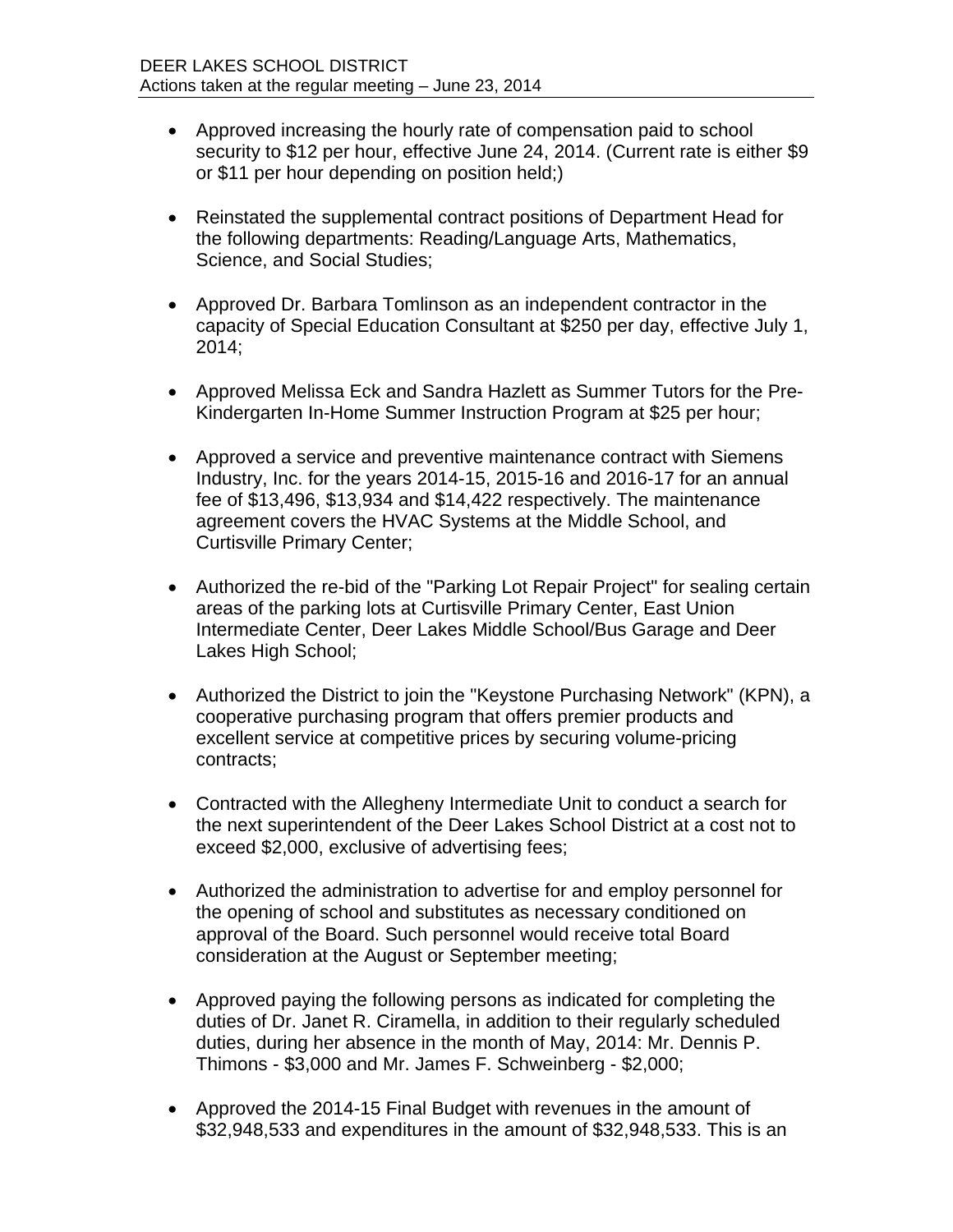expenditure increase of \$845,035 over the 2013-14 budget of \$32,103,498. The Budget maintains the same real estate tax assessment rate of 21.953 mills that was in effect for 2013-14. Local revenue for this budget will be provided by the real estate tax rate of 21.953 mills, reenactment of the one half of 1% earned income tax, reenactment of the one half of 1% real estate transfer tax, reenactment of the \$5.00 local services tax and per-capita tax (\$5.00 per person) per legislation under both Section 679 and Act 5112 of the Public School Code and Local Tax Enabling Act, respectively. RESOLVE that a Homestead Exclusion authorizing a real estate tax exemption reduction of \$9,340 for approved homesteads to create a tax reduction of \$205 for each approved Homestead.

- 2. Voted on the following **Education** items as listed:
- Approved (retroactively since May 20, 2014) homebound education for a 5th grade student until the end of the 2013-14 school year;
- Approved two students (Deer Lakes Best Buddies Chapter President for the 2014-15 school year, Natalie Bick and associate member Caitlyn Reading) to attend the 24th Annual Best Buddies International Leadership Conference on July 25-28 at the Indiana University Campus in Bloomington, IN. Registration for the President was paid from IDEA funds and the \$350 registration fee for Caitlyn was paid by the DL chapter. Transportation costs (\$340) will also be paid by the DL Chapter;
- Approved the Independent Study requests as presented for 2014-2015;
- Approved eliminating the graduation project beginning with the freshman class of 2013-2014 as Pennsylvania's Chapter 4 Curriculum Requirements revised as of March 2014 rescinded the graduation project beginning with the freshman class of 2013-2014;
- Approved the addition of two new courses in the Technology Education Department at the Middle School for the 2014-2015 school year. STEM-Tech will focus on Science Technology Engineering and Math (STEM) skills. Photo-Vid will focus on Digital Photography, Graphic Design and Video Production/Broadcasting;
- Approved Deer Lakes Middle School Student Council to attend the PASC State Conference at Altoona High School on November 6-8, 2014 in Altoona, PA. All conference costs are the responsibility of the Council and/or the individual delegate. The only cost to the district would be substitute teachers for November 6 and 7, 2014;
- Approved granting permission for the District to enter into a relationship with The North-West Student Exchange Program – International High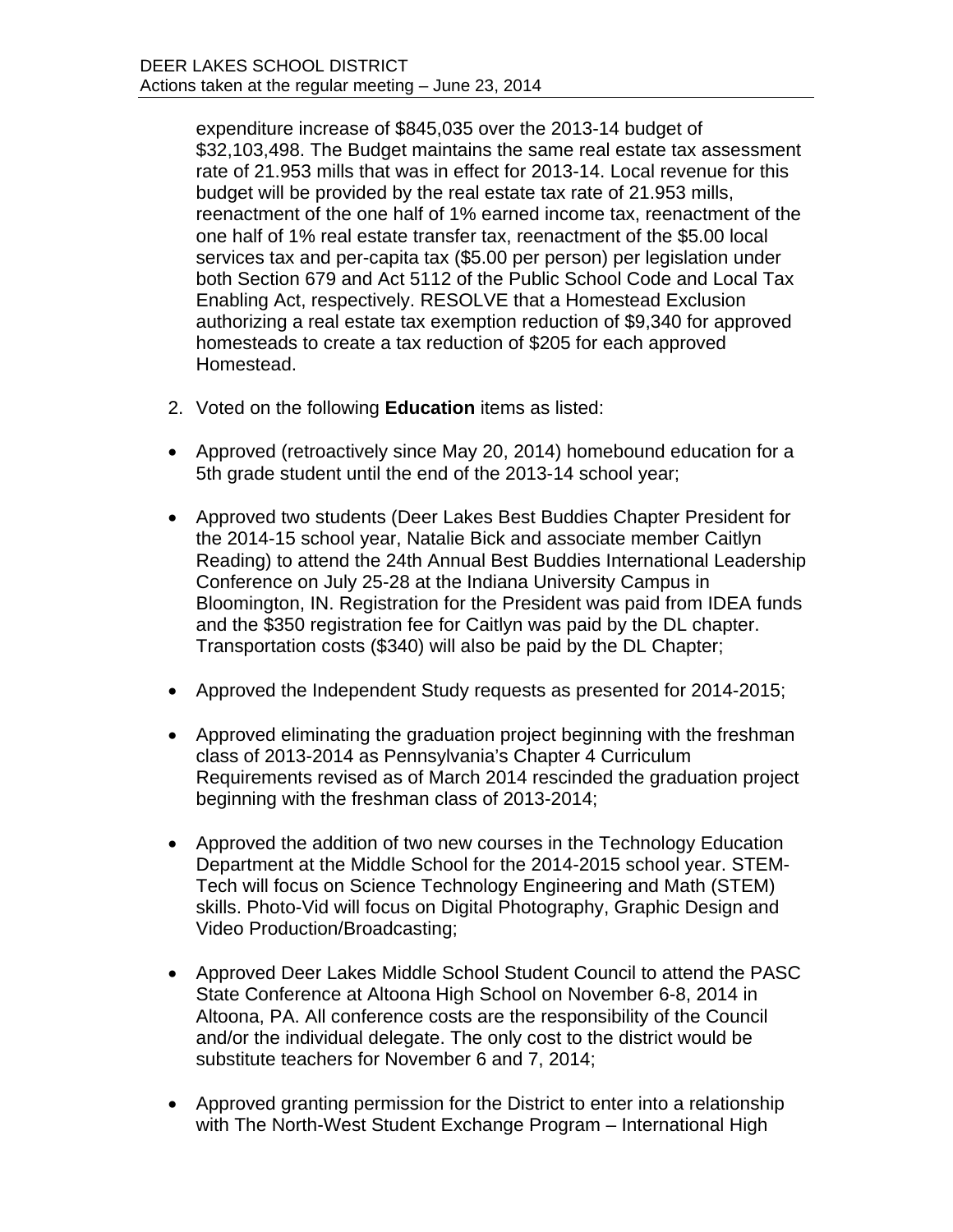School Student Exchange Program to allow students that they place in our community to attend our schools;

- Approved to rescind the following motion that was approved by the Board on May 19, 2014: To purchase the Houghton, Mifflin, and Harcourt 'Go Math' textbook for grades  $K - 5$ . There is a one-time total cost of \$115,446.51 for 175 texts at each level. This includes 6 years of expendable student texts and all teacher and on-line resources. It also includes one full day of professional development for our teachers;
- Approved Parent-Student Handbooks for 2014-2015, subject to change;
- Approved the following marching band competition schedule for 2014- 2015:

| September -<br>$\circ$ | 06- PIMBA Competition @ Kiski<br>17- National Anthem @ PNC Park (tentative)<br>20- BOA Regional Championship @ Gateway<br>27- PIMBA Competition @ Norwin |
|------------------------|----------------------------------------------------------------------------------------------------------------------------------------------------------|
| October -              | 18- PIMBA Competition @ Deer Lakes<br>25- BOA Regional Championship @ University<br>of Delaware                                                          |
| November -             | 01- PIMBA Championships @ Penn Trafford                                                                                                                  |

- 3. Voted on the following **Policy** item as listed:
- Approved a second reading of revised policies No. 316 Nontenured Employees; No. 810.1 - Drug/Alcohol Testing - Covered Drivers
- 4. Voted on the following **Public Relations** item as listed:
- Approved the job description for the Communications Coordinator.
- 5. Voted on the following **Personnel** items as listed:
- Accepted the following resignations:
	- $\checkmark$  Gina Catanese, Language Arts teacher at the Middle School, for the purpose of retirement, effective June 10, 2014
	- $\checkmark$  Richard Watenpool, Elementary teacher, effective June 9, 2014
	- $\checkmark$  Gale Foster, Home/School Visitor, effective the end of the 2013-2014 school year
	- $\checkmark$  Audrey Kotchey, Special Education Student Aide, for the purpose of retirement, effective August 1, 2014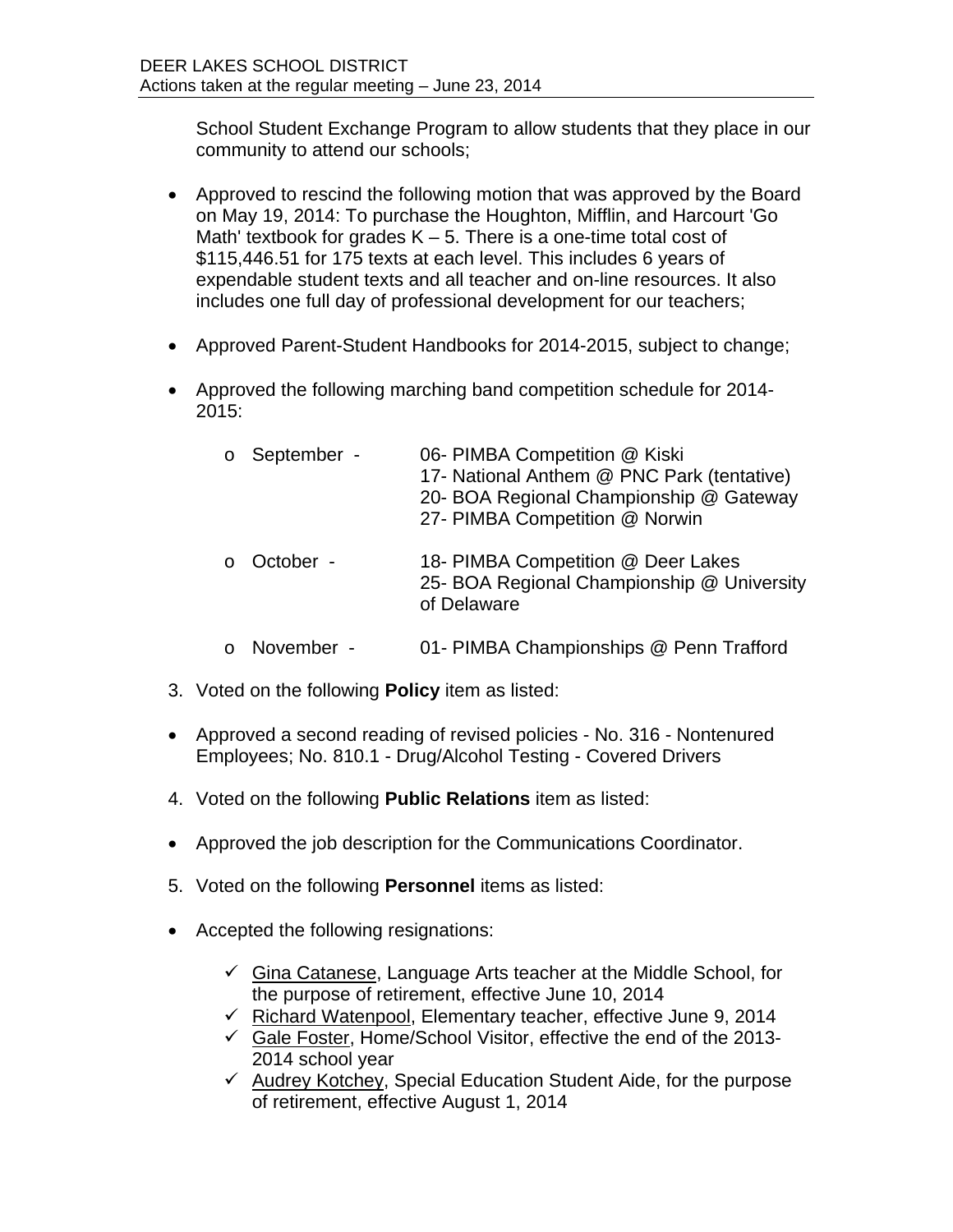- $\checkmark$  Carol McManus, Secretary, for the purpose of retirement, effective July 10, 2014
- $\checkmark$  Leanna Shurina, Custodian, for the purpose of retirement, effective August 16, 2014
- $\checkmark$  James Walton, Tech Ed teacher, effective immediately;
- Approved the following staff for Extended School Year (ESY):

## **Teachers:**

Maureen Hedglin, Lori Crawford, Dana Fuerst, Annette Stires, Teresa Fajt, Julianne Taylor, Victoria DiBasilio, Mary Ann Ryan, Jason Machajewski, Arthur Vogel, Rebecca Boyer, Patricia McDermott, Autumn Weleski, Damon Huerbin, Jennifer Mann, Christina Beaufort, Mikelann Holtz;

## **Special Education Student Aides:**

Connie Elza, Tina Stretavski, Tammy Phelps, Cindy Parks, Grace Sims, Kimberly Wesolek, Cindy McKinney, Amy Brenner, Michelle Martin, Mary Runas, Tracy Feil;

- Awarded the following supplemental contract positions for Department Heads - Reading/Language Arts - Stacy Coons; Mathematics - Mary DeLuca; Science - Donna Howells; Social Studies - Stephen Kubicko;
- Approved the following central office administrative support staff salaries for the 2014-2015 school year:

Christine Girty - \$39,568 Janene Pacek - \$42,366 Virginia Pompe - \$46,753 David van Mook - \$34,652 Michael Zourelias - \$43,305;

- Approved Laura Fleischer Proano as a Spanish teacher (Pending Certification and Master's Degree) Step 1, Master's Degree, \$45,700, effective August 25, 2014;
- Approved the Employment Agreement between Dennis P. Thimons, Business Manager/Board Secretary and the District for the period commencing July 1, 2014 through June 30, 2017.

Informational Item: The Board noted the reassignment of Diana McGregor to the position of Special Education Secretary (per bid) effective July 14, 2014. Mrs. McGregor's rate of compensation will be \$16.66 per hour under the collective bargaining unit contract in effect between DLSD and ESPA.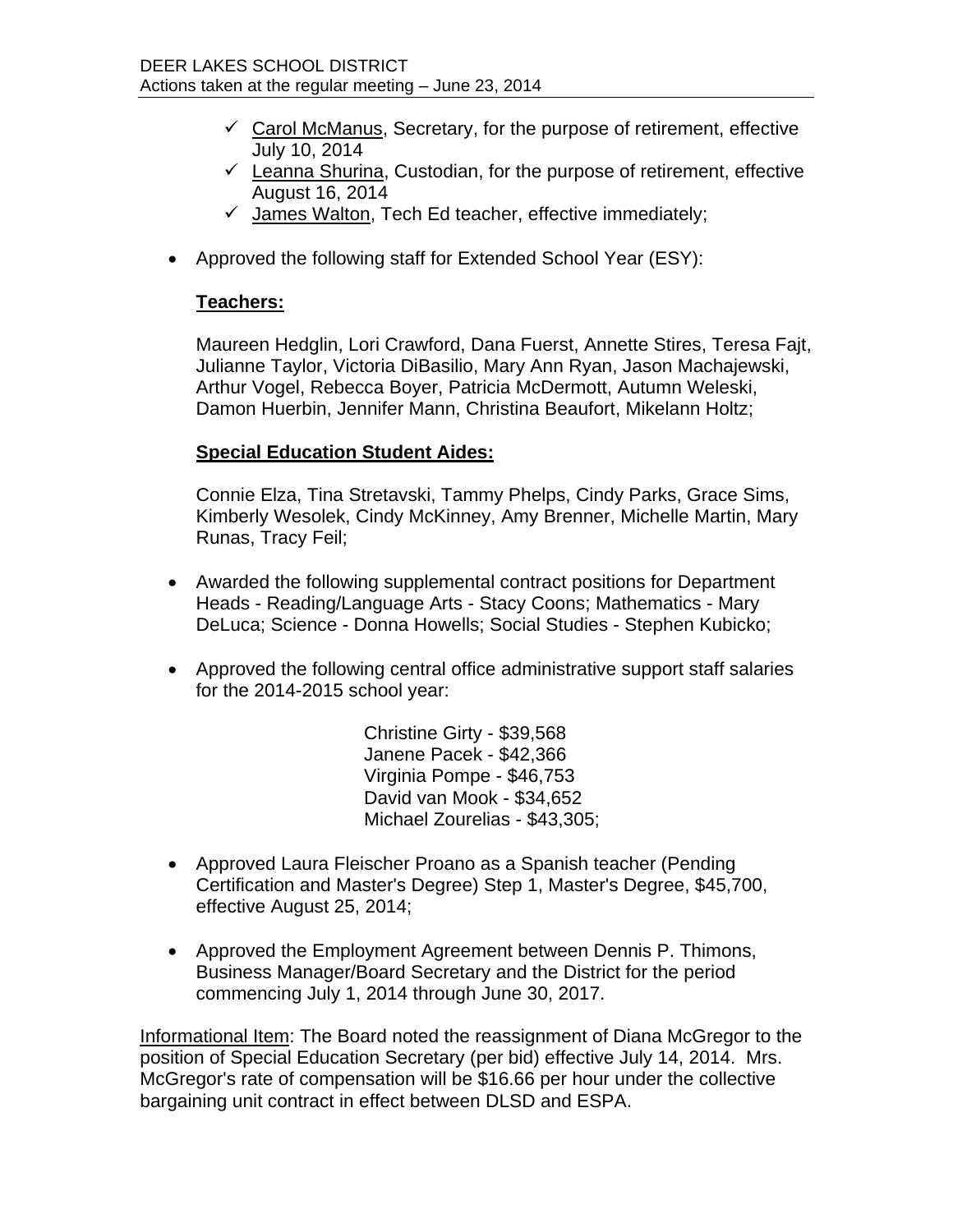Informational Item: The Board noted that the Superintendent recommends giving Satisfactory Ratings for the 2013-2014 school year to the following professionals: Kortnie Mackowski, Lisa Siegle, James Walton, thus granting tenure to Kortnie Mackowski.

Consistent with the terms of the Collective Bargaining Agreement by and between the District and the Deer Lakes Education Association, the following Professionals are to be returned from suspension (furlough) to active employment, effective with the beginning of the work day on August 25, 2014:

# **Complete List of Returning Furloughed Teachers With Assignments - 2014- 2015**

Susanne Fink to Grade 6 Social Studies Julianne Taylor to Special Education Position at Curtisville Primary Center Destinee Lovich to Grade 4 Erin Ritz to (Fulltime) Grade 3 Mende Hicks to Health/Physical Education at Middle School Maggy May Weider to Family Consumer Science at Middle School and High **School** 

# **Involuntary Transfer List for 2014-2015 (Revised since April's Listing)**

Lisa Siegle - Fifth Grade Pam Brestensky - Fifth Grade Jennifer Barnes - stays at Elementary Guidance Counselor - Grades K-5 Donna Rountree - Fulltime Fifth Grade Barbara Gibson - Title I Position Tara Bowser - Learning Support at the Middle School Desiree Rotondo - French at High School Jennifer Mann - Half Day Language Arts at Middle School and Half Day English/Drama at High School Brandy Havelka - Social Studies at High School Jackie Jaros - stays at Middle School Guidance Counselor - Grades 6-8 Jessica Restifo - Grade 1 James Koprivnikar - Grade 6 Math Mikelann Holtz - Emotional/Learning Support at High School Charlene (Lynn) Welteroth - Grade 8 Language Arts Shauna Brown - Grade 7 Language Arts Jason Machajewski - Life Skills at East Union Intermediate Center Bethanne Henry - Grade 4